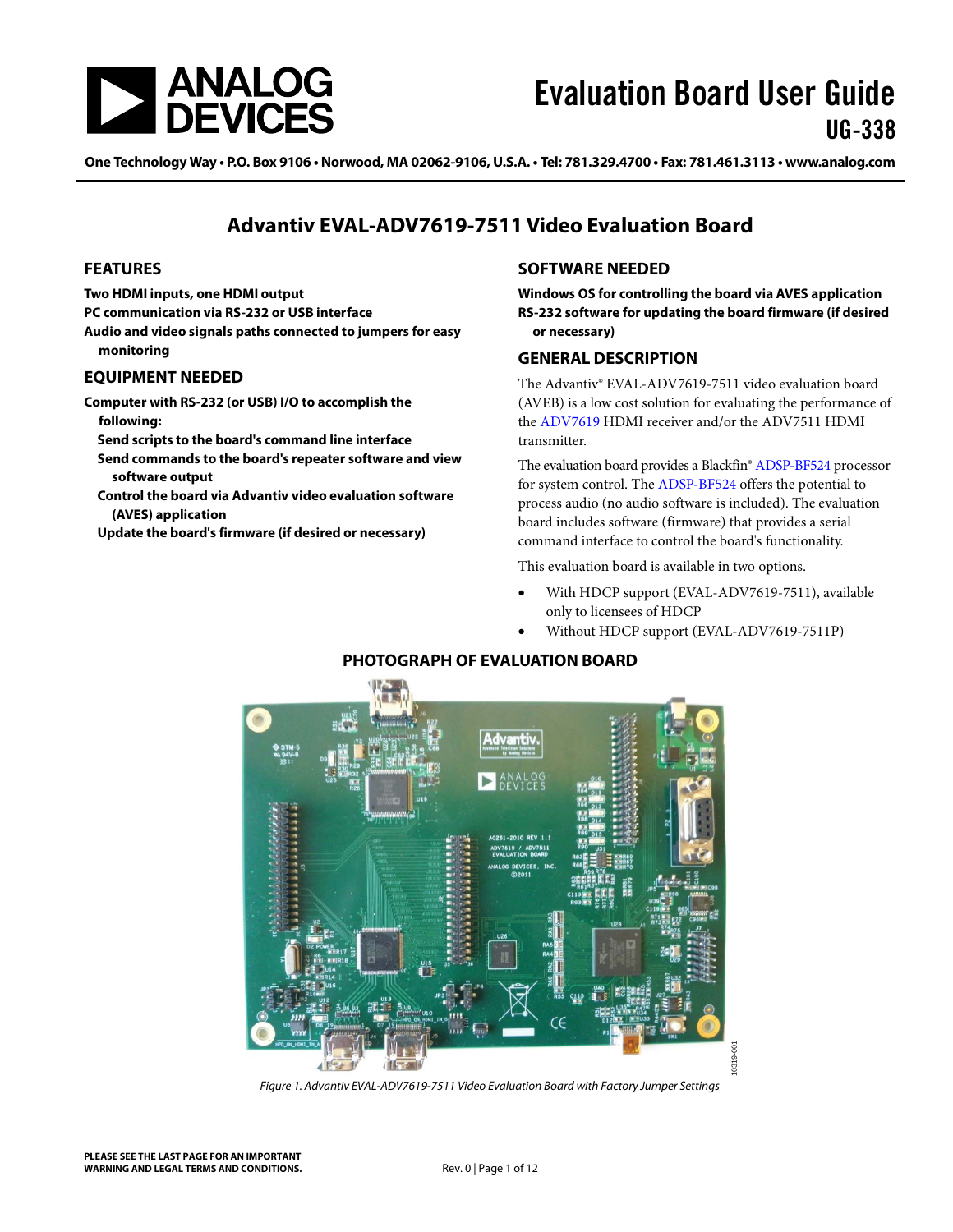# **TABLE OF CONTENTS**

#### <span id="page-1-0"></span>**REVISION HISTORY**

4/12-Revision 0: Initial Version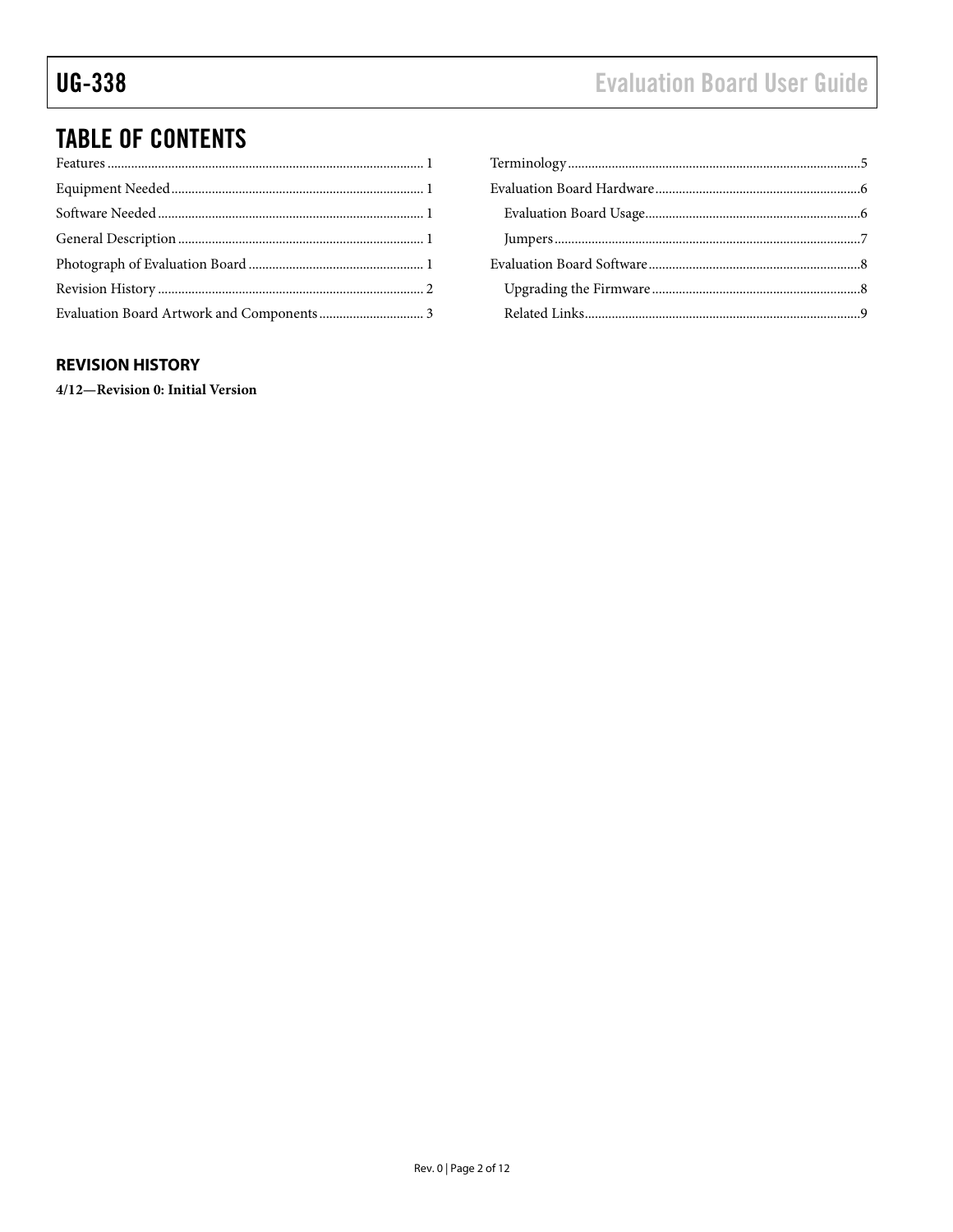## <span id="page-2-0"></span>EVALUATION BOARD ARTWORK AND COMPONENTS



*Figure 2. Assembly Drawing (Top Side) of the EVAL-ADV7619-7511*

<span id="page-2-1"></span>

<span id="page-2-2"></span>*Figure 3. Block Diagram of the EVAL-ADV7619-7511*

10319-002 10319-002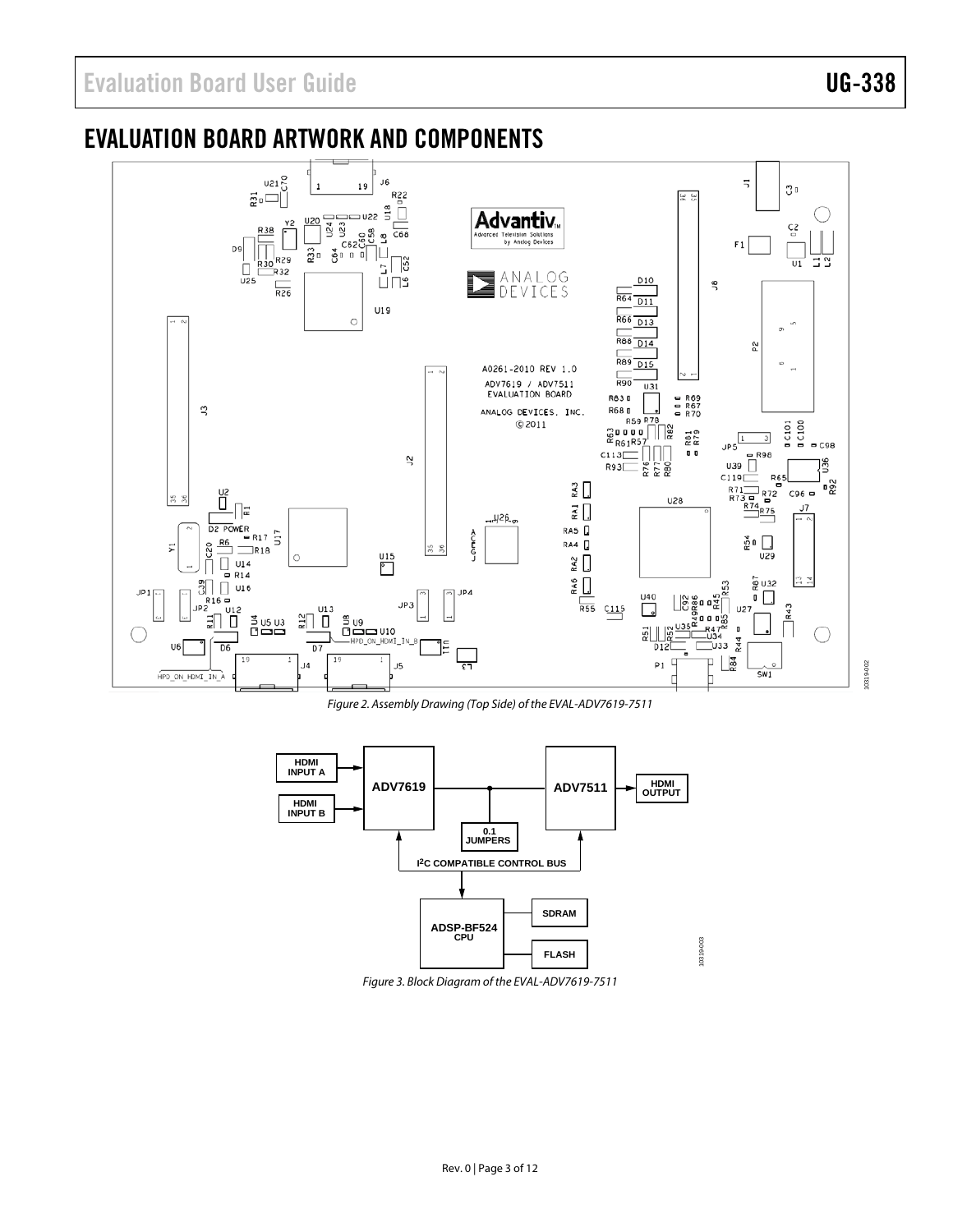| Reference         |                          |                                                                                                                                                                                  |
|-------------------|--------------------------|----------------------------------------------------------------------------------------------------------------------------------------------------------------------------------|
| <b>Designator</b> | <b>Function</b>          | <b>Description</b>                                                                                                                                                               |
| J4, J5            | <b>HDMI</b> inputs       | J4 is HDMI Port A; J5 is HDMI Port B.                                                                                                                                            |
| J6                | HDMI output              | This is the only video output connector.                                                                                                                                         |
| P <sub>2</sub>    | RS-232 port              | RS-232 interface to the computer (for user control and debug output).                                                                                                            |
| P <sub>1</sub>    | USB port                 | This USB port can be used instead of RS-232 if the user's computer does not have the RS-232 interface.                                                                           |
| SW <sub>1</sub>   | Reset                    | This switch resets the BF524 processor.                                                                                                                                          |
| J1                | Power                    | J1 is where the 5V, 2.5 A power supply is connected.                                                                                                                             |
| J7                | BF524 JTAG               | The ICE-100B or the HPUSB-ICE is connected here to reprogram the system flash or to execute source code<br>debugging.                                                            |
| JP1, JP2          | Port A EDID              | These jumpers (see Figure 2, lower left) connect the <sup>12</sup> C bus from the Blackfin processor to the EDID<br>EEPROM.                                                      |
| JP3, JP4          | Port B EDID              | These jumpers (see Figure 2, bottom middle) connect the I <sup>2</sup> C bus from the Blackfin processor to the EDID<br>EEPROM.                                                  |
| J8                | Audio/control<br>jumpers | The audio bus can be jumpered among three configurations on these connectors. They also have several<br>control signals available for probing, as well as video syncs and clock. |
| J2, J2            | Video<br>jumpers         | The digital video pixel bus signals are jumpered here for easy access and flexibility in evaluation.                                                                             |

#### **Table 1. Evaluation Board Hardware Components**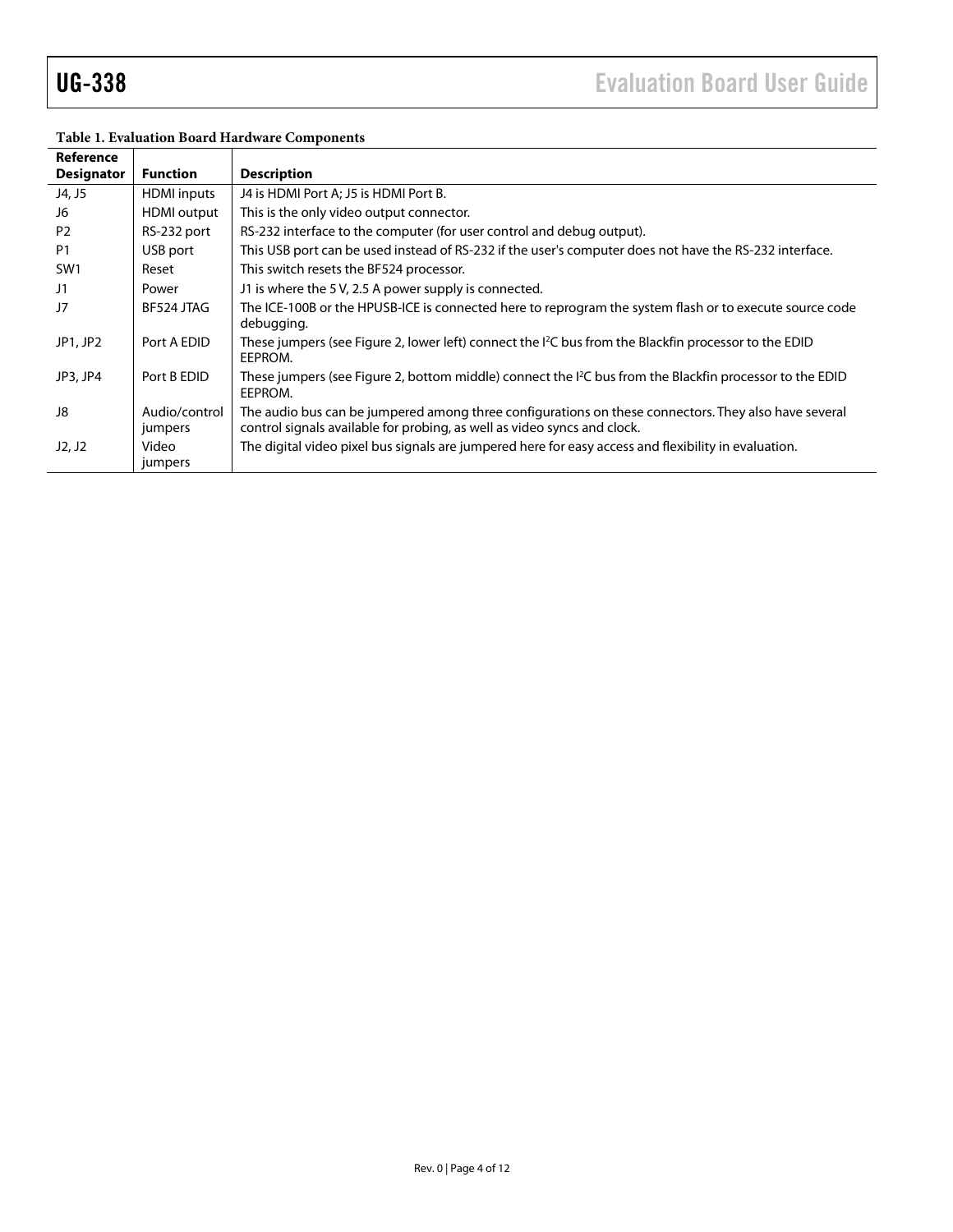### <span id="page-4-0"></span>**TERMINOLOGY**

Throughout this user guide, the following terms are used.

#### **Source**

A source outputs digital audio/video over a DVI/HDMI interface. This can be a DVD/Blu-ray player, set-top box, game console, or any other device with a DVI/HDMI output.

#### **Sink**

A sink accepts video through a DVI/HDMI interface. This is nearly always a display with DVI/HDMI input in the context of this user guide.

#### **Repeater**

A repeater refers to the software that runs on the [ADSP-BF524](http://www.analog.com/adsp-bf524) and implements the link between a source and sink with respect to this evaluation board.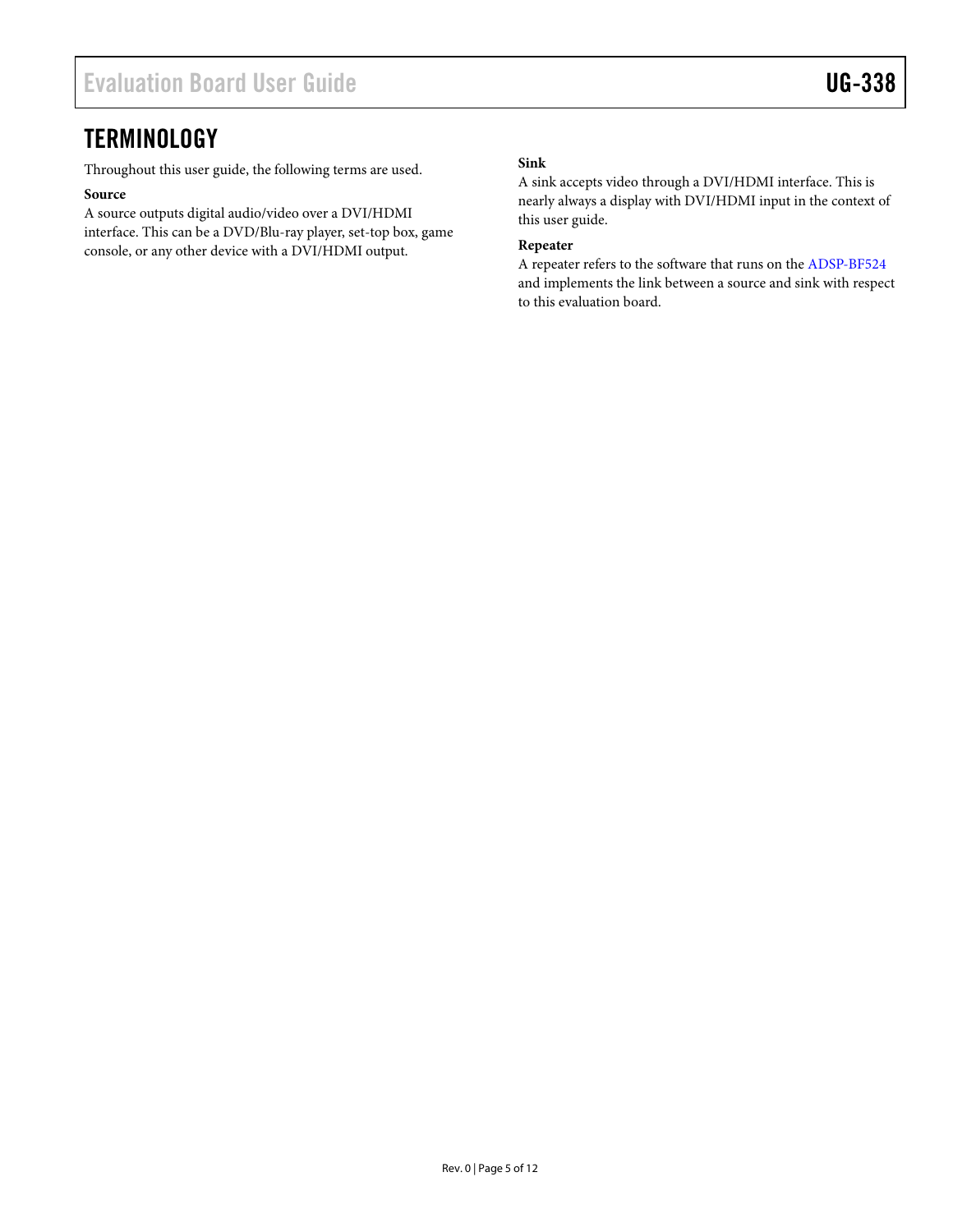### <span id="page-5-0"></span>EVALUATION BOARD HARDWARE

### <span id="page-5-1"></span>**EVALUATION BOARD USAGE**

The evaluation board can be connected in the ways shown in [Figure 3.](#page-2-2) By default, the video buses of the [ADV7619](http://www.analog.com/adv7619) and [ADV7511](http://www.analog.com/adv7511) are directly connected, and the I<sup>2</sup>S and S/PDIF outputs of th[e ADV7619](http://www.analog.com/adv7619) are directly connected to the I<sup>2</sup>S and S/PDIF inputs of the [ADV7511.](http://www.analog.com/adv7511)

Note that the version of the board without HDCP support (EVAL-ADV7619-7511P) does not work with most consumer HDMI sources (for example, Blu-ray players) because they automatically implement HDCP encryption. Therefore, a non-HDCP video source is needed with the non-HDCP version of the board.

An HDCP license is required to purchase an HDCP-enabled board. No license is required to purchase the non-HDCPenabled board.

The RS-232 command-line interface operates at 115,200 baud, eight data bits, no parity, one stop bit, and no flow control. Typing **help** via RS-232 lists the commands that can be used to control the board as well as indicate the version of firmware and build date.

If the board is HDCP-enabled, the Analog Devices, Inc., repeater software starts on power-up, allowing an HDMI sink to receive content from an HDMI/HDCP source soon after it is connected.

There are three main ways to control the board.

- Commands via RS-232
- Repeater software via RS-232
- Advantiv video evaluation software (AVES)

#### *Commands via RS-232*

This mode uses the RS-232 command-line interface. The [ADSP-BF524](http://www.analog.com/adsp-bf524) powers up to a known reset state and then outputs a prompt. At this point, commands can be entered. Typing **help** prints a list of commands. Using the appropriate commands, the user can read/write registers in the [ADV7619](http://www.analog.com/adv7619) and [ADV7511.](http://www.analog.com/adv7511)  All registers are at their reset values.

It is possible to start the repeater software in this mode with the startrep command via RS-232. This only works with HDCPprotected sources on an HDCP-enabled board. A non-HDCPenabled board can still operate but does not support HDCP.

#### *Repeater Software via RS-232*

This mode also offers the RS-232 command-line interface but primarily to control the repeater software. Boards with HDCP support (EVAL-ADV7619-7511) typically start the repeater software on power-up. The repeater software outputs messages via RS-232 as it establishes an encrypted HDMI link and sources, sinks, or formats change. Registers can still be read/written from the command line, but anything that is written to a register can be overwritten by the repeater software.

In this mode, there are additional commands from the repeater itself. All repeater commands are in the rep XXX format, where XXX is the repeater command. A list of repeater commands is displayed using the rep help command. These commands provide information about the state of the repeater, source, and sink.

#### *AVES*

AVES is a Windows®-based application that runs on a PC and allows the user to read/write registers on th[e ADV7619](http://www.analog.com/adv7612) and [ADV7511.](http://www.analog.com/adv7511) It also displays the individual bit fields for each register and allows the user to modify these individual bit fields. The software supports RS-232, USB, and I<sup>2</sup>C (using the Total Phase Aardvark I<sup>2</sup>C/SPI host adapter). Information about the video evaluation board can be found on the EVAL-ADV7619-7511 page on EngineerZone at [http://ez.analog.com/docs/DOC-1944.](http://ez.analog.com/docs/DOC-1944) 

For a non-HDCP-enabled board, this software may be the easiest way to evaluate the different modes of the [ADV7619](http://www.analog.com/adv7619) an[d ADV7511.](http://www.analog.com/adv7511) 

Additional information about the software can be found on EngineerZone at [http://ez.analog.com/docs/DOC-1944,](http://ez.analog.com/docs/DOC-1944) where the latest version of the software can also be downloaded.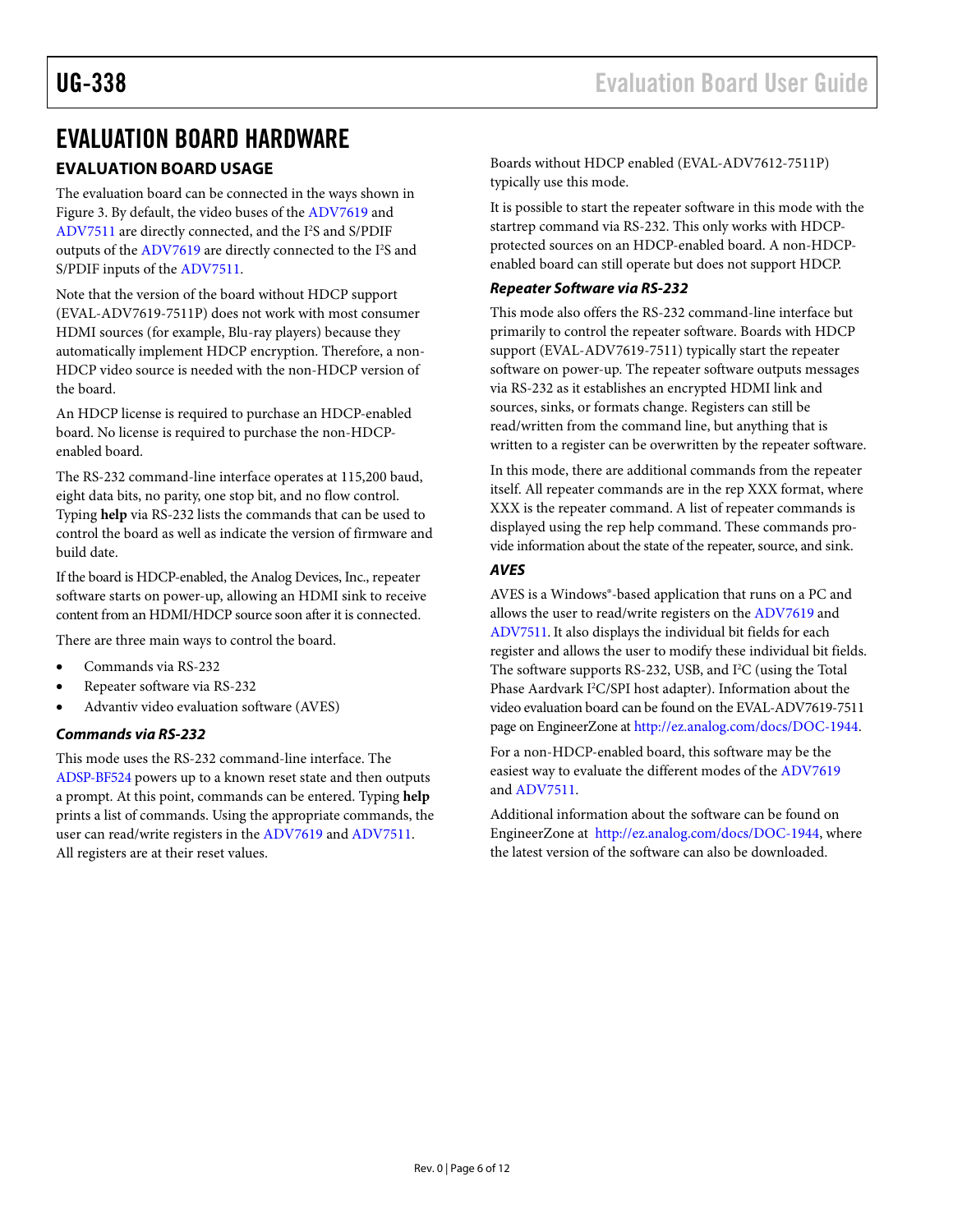#### <span id="page-6-0"></span>**JUMPERS**

This evaluation board has all of the digital audio/video signals (as well as some control signals) connected to 0.1 inch jumpers. This provides users with easy access and maximum flexibility when evaluating the devices.

The arrangement of the pins/signals in the schematic does not necessarily match the physical arrangement on the board.

[Figure 4](#page-6-1) t[o Figure 6 m](#page-6-2)atch the physical arrangement on the board and may be useful when probing these signals.

| D RX0         | 1              | 2  | D RX1         |
|---------------|----------------|----|---------------|
| D RX2         | 3              | 4  | D RX3         |
| D RX4         | 5              | 6  | D RX5         |
| D RX6         | $\overline{7}$ | 8  | D RX7         |
| D RX8         | 9              | 10 | D RX9         |
| <b>D RX10</b> | 11             | 12 | <b>D RX11</b> |
| <b>D RX12</b> | 13             | 14 | <b>D RX13</b> |
| <b>D RX14</b> | 15             | 16 | <b>D</b> RX15 |
| <b>D RX16</b> | 17             | 18 | <b>D RX17</b> |
| <b>D</b> RX18 | 19             | 20 | <b>D RX19</b> |
| <b>D RX20</b> | 21             | 22 | <b>D</b> RX21 |
| <b>D RX22</b> | 23             | 24 | <b>D RX23</b> |
| <b>D RX24</b> | 25             | 26 | <b>D</b> RX25 |
| <b>D RX26</b> | 27             | 28 | <b>D RX27</b> |
| <b>DRX28</b>  | 29             | 30 | <b>D RX29</b> |
| <b>D RX30</b> | 31             | 32 | <b>D RX31</b> |
| <b>D RX32</b> | 33             | 34 | <b>D RX33</b> |
| <b>D RX34</b> | 35             | 36 | <b>D RX35</b> |
|               |                |    |               |

Figure 4. J2 Configuration

10319-004

10319-004

<span id="page-6-1"></span>

| <b>D RX36</b> | 1  | 2  | D RX37          |           |
|---------------|----|----|-----------------|-----------|
| <b>D RX38</b> | 3  | 4  | <b>D RX39</b>   |           |
| <b>D RX40</b> | 5  | 6  | <b>D</b> RX41   |           |
| <b>D RX42</b> | 7  | 8  | <b>D RX43</b>   |           |
| <b>D RX44</b> | 9  | 10 | <b>D RX45</b>   |           |
| <b>D RX46</b> | 11 | 12 | <b>D RX47</b>   |           |
| VCLK          | 13 | 14 | ٧S              |           |
| HS            | 15 | 16 | DE              |           |
| DSD4/DST ST   | 17 | 18 | <b>DSD0</b>     |           |
| DSD5/DSD FL   | 19 | 20 | <b>DSD1</b>     |           |
| CEC TX        | 21 | 22 | <b>DSD2</b>     |           |
| A RXO         | 23 | 24 | <b>MCLK</b>     |           |
| A RX1         | 25 | 26 | <b>SCLK</b>     |           |
| A RX2         | 27 | 28 | DSD CLK/DST CLK |           |
| A RX3         | 29 | 30 | <b>DSD3</b>     |           |
| A RX4         | 31 | 32 | GPIOO28         |           |
| A RX5         | 33 | 34 | SPDIF TX IN     | 10319-005 |
| <b>GND</b>    | 35 | 36 | GPIO30          |           |
|               |    |    |                 |           |

Figure 5. J3 Configuration

Rev. 0 | Page 7 of 12

| ADV7619 RESET       | 1              | 2  | ADV8002 POWERDOWN   |
|---------------------|----------------|----|---------------------|
| ADV7619 CSn         | 3              | 4  | <b>ADV8002 INT1</b> |
| <b>ADV7619 INT1</b> | 5              | 6  | <b>ADV8002 INT2</b> |
| <b>ADV7619 INT2</b> | $\overline{7}$ | 8  | <b>ADV8002 INT3</b> |
| GPIO14              | 9              | 10 | ADV8003 RESETn      |
| GPIO15              | 11             | 12 | GPIO1               |
| GPIO16              | 13             | 14 | GPIO <sub>2</sub>   |
| GPIO17              | 15             | 16 | GPIO3               |
| GPIO18              | 17             | 18 | GPIO4               |
| GPIO19              | 19             | 20 | GPIO5               |
| GPIO20              | 21             | 22 | GPIO6               |
| GPIO21              | 23             | 24 | GPIO7               |
| GPIO22              | 25             | 26 | GPIO8               |
| GPIO23              | 27             | 28 | GPIO8               |
| GPIO24              | 29             | 30 | GPIO <sub>9</sub>   |
| GPIO25              | 31             | 32 | GPIO10              |
| GPIO26              | 33             | 34 | GPIO11              |
| GPIO27              | 35             | 36 | GPIO12              |

<span id="page-6-2"></span>Figure 6. J8 Configuration

10319-006 10319-006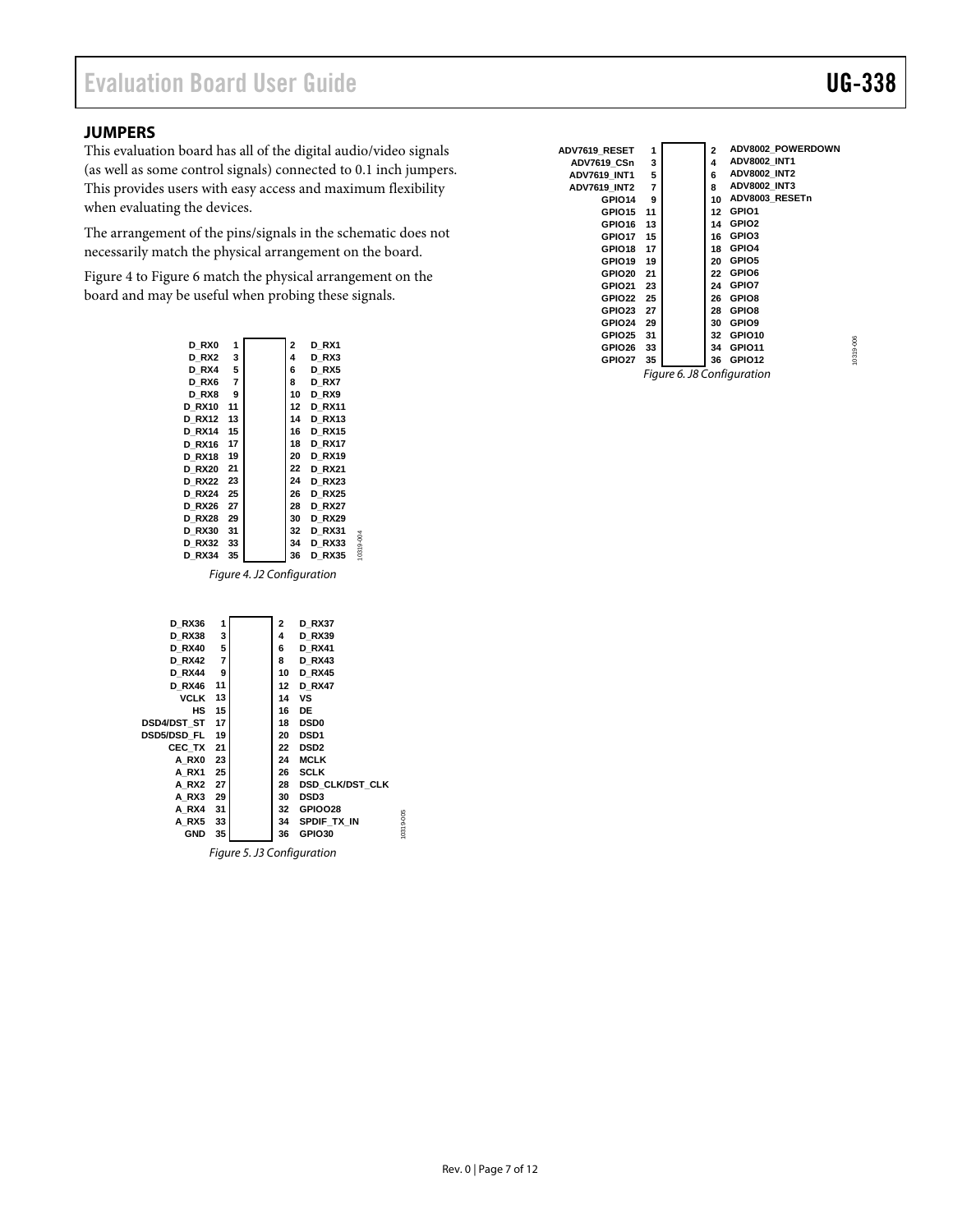### <span id="page-7-0"></span>EVALUATION BOARD SOFTWARE

#### <span id="page-7-1"></span>**UPGRADING THE FIRMWARE**

The software (firmware) on the evaluation board can be upgraded using the standard Blackfin development tools.

- VisualDSP++ 5.0 Update 8
- JTAG debugger for Blackfin processors (HPUSB-ICE or ICE-100B) connected to the JTAG connector (J7)

Using these tools, you can connect to the [ADSP-BF524](http://www.analog.com/adsp-bf524) processor, run a script, and program the SPI flash memory device (U10).

With that said, all but a very few evaluation boards are shipped with the U-Boot boot loader firmware. If this is the case, you have the option of upgrading the firmware using only an RS-232 cable and software.

If you see the following output after resetting the board or applying power, your evaluation board has U-Boot:

```
-------------------
U-Boot 2010.06 (ADI-2010R1-RC2) (Jan 12 2011 -
15:53:34)
CPU: ADSP bf524-0.2 (Detected Rev: 0.2) (spi 
flash boot)
Board: ADI Advantiv™ Video Evaluation Board
        Support: http://ez.analog.com
Clock: VCO: 300 MHz, Core: 300 MHz, System: 100 
MHz
RAM: 8 MiB
SF: Detected M25P80 with page size 256, total 1 
MiB
In: serial<br>Out: serial
Out: serial<br>Err: serial
       serial
KGDB: [on serial] ready
Hit any key to stop autoboot: 
-------------------
```
If your evaluation board has U-Boot, you can use the following steps to upgrade the application firmware of your board (if you determine this is necessary). Note that these instructions assume you are using the latest version of Tera Term for Windows (which is free to download and use), but any RS-232 software with Ymodem upload capability should also work.

- 1. After you see the **hit any key to stop autoboot** prompt, press a key during the countdown. You should then see a prompt, **bfin >**.
- 2. At the prompt, type the following command:

sf probe 0:1

You should see the following:

```
SF: Detected M25P80 with page size 256, total 
1 MiB
1024 KiB M25P80 at 0:1 is now current device
bfin>
```
3. At the prompt, type the following command:

#### loady

You should see the following output:

## Ready for binary (ymodem) download to 0x00100000 at 115200 bps...  $\overline{C}$ 

- 4. In Tera Term, under **File**, click **Transfer**, then **YMODEM**, and select **Send**.
- 5. Select the application firmware (for example, **EVAL-ADV7619-7511\_v1p1\_app.bin**) and click **Open**.
- 6. You should see the YMODEM send dialog box progress quickly from 0% to 100%. If the software stalls at Packet 1 or Packet 2 for a few seconds, you may need to cancel and retry. It is possible that you may need to repeat Step 3 through Step 5 a few times to accomplish the transfer. After the transfer is complete, you should see the following:

```
CCxyzModem - CRC mode, 
0(SOH)/215(STX)/0(CAN) packets, 5 retries<br>## Total Size = 0x000357fc = 219132
                          = 0x000357fc = 219132Bytes
bfin>
```
7. At the prompt, type the following command to erase the application area of the SPI flash memory:

sf erase 0x60000 0xa0000

You should then see the following output:

bfin>

8. At the prompt, type the following command to program the application area of the SPI flash memory:

```
sf write $(loadaddr) 0x60000 $(filesize)
```
You should then see the following output:

bfin>

9. At this point, if you reset your board and allow the countdown to complete, U-Boot should launch the application firmware that you just programmed.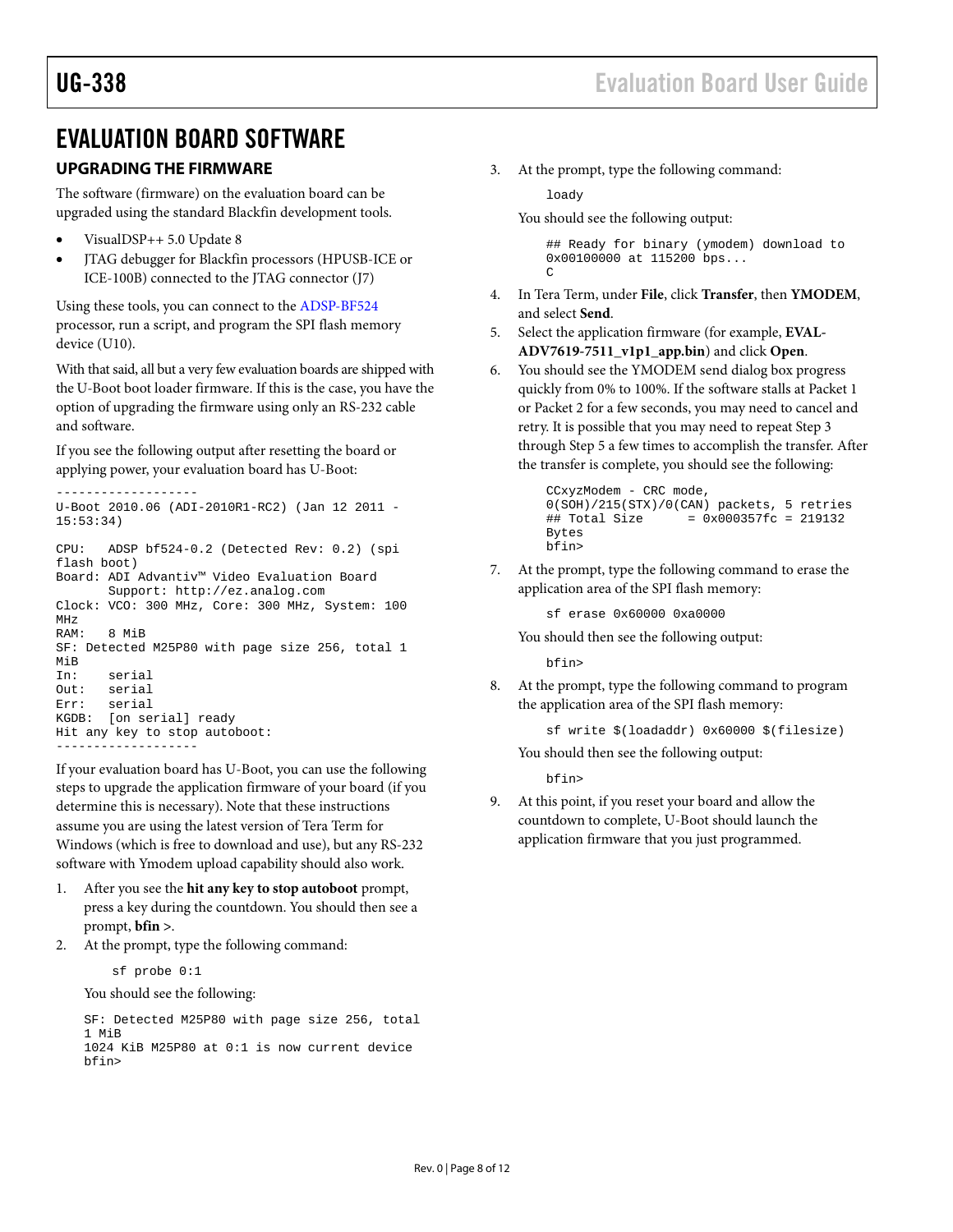### <span id="page-8-0"></span>**RELATED LINKS**

| <b>Resource</b> | <b>Description</b>                                                                                    |
|-----------------|-------------------------------------------------------------------------------------------------------|
| ADV7619         | Product Page, ADV7619 Dual Port Xpressview™ 225 MHz HDMI® Receiver                                    |
| ADV7511         | Product Page, ADV7511 225 MHz, High Performance HDMI® Transmitter with ARC                            |
| ADSP-BF524      | Product Page, ADSP-BF524 Low Power Blackfin Processor with Advanced Peripherals and Low Standby Power |
| <b>DOC-1881</b> | <b>ADV7619 Design Support Files</b>                                                                   |
| DOC-1740        | <b>ADV7511 Design Support Files</b>                                                                   |
| DOC-1944        | Advantiv™ EVAL-ADV7619-7511 Video Evaluation Board                                                    |
| DOC-1789        | Advantiv <sup>™</sup> Video Evaluation Software                                                       |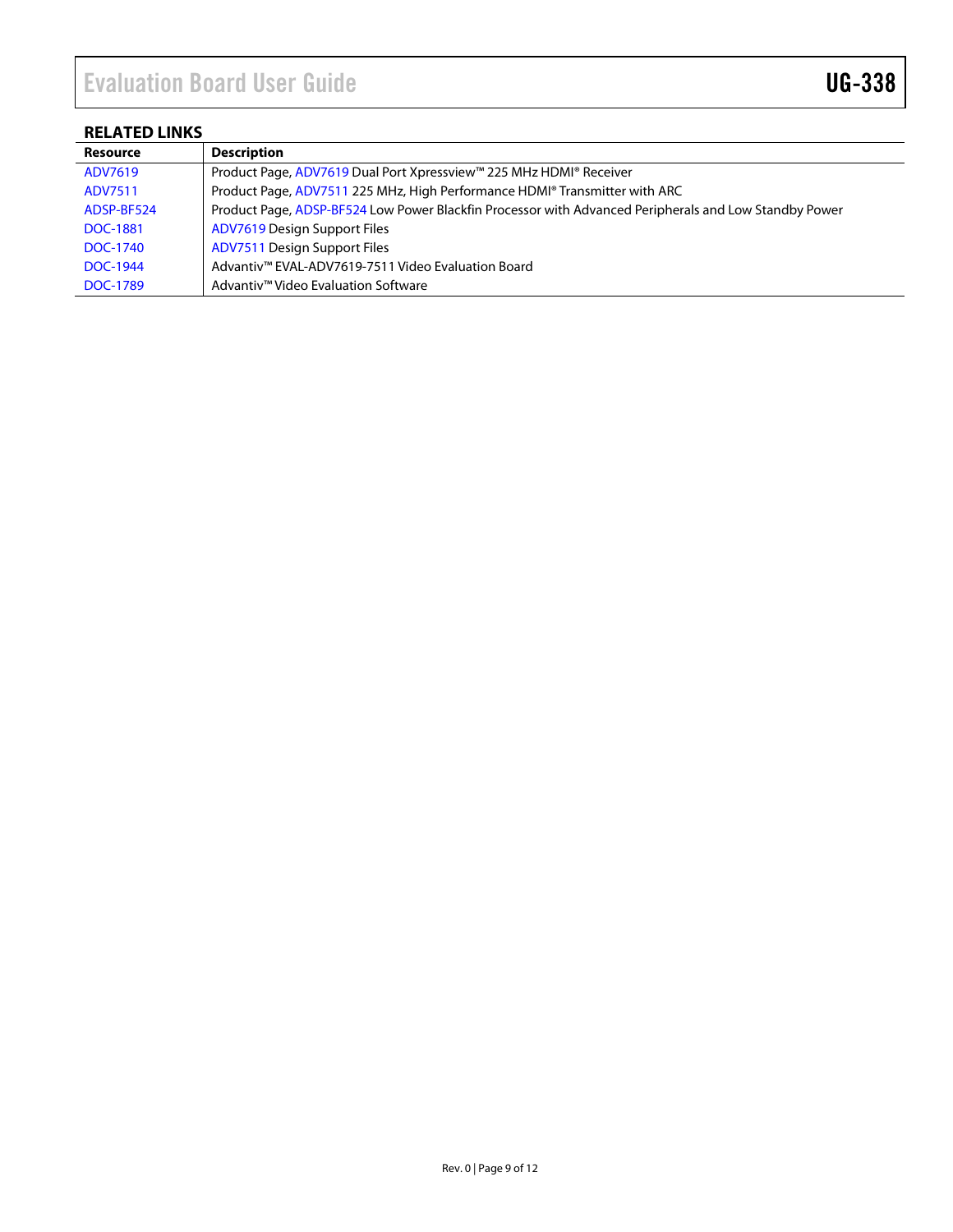# **NOTES**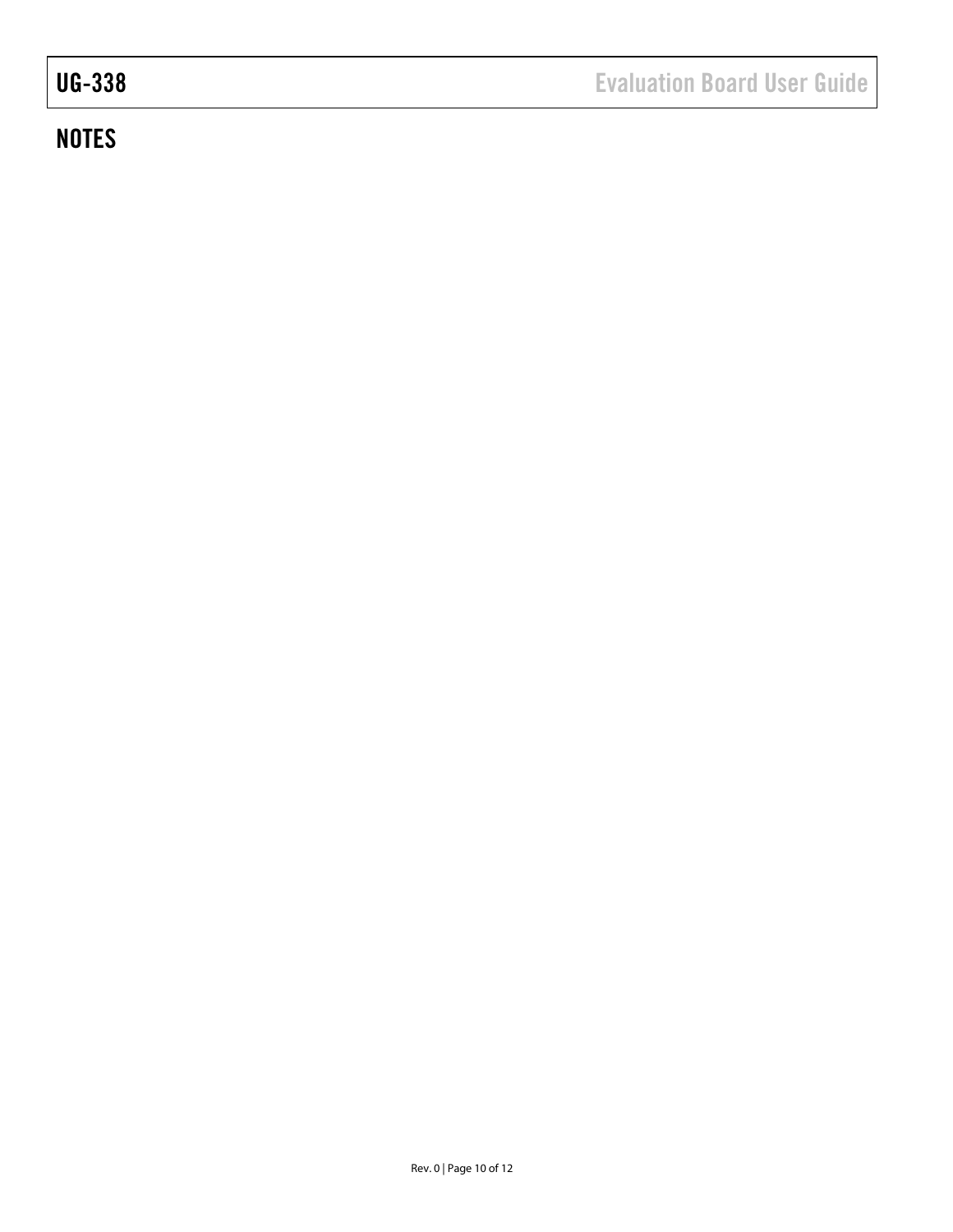# **NOTES**